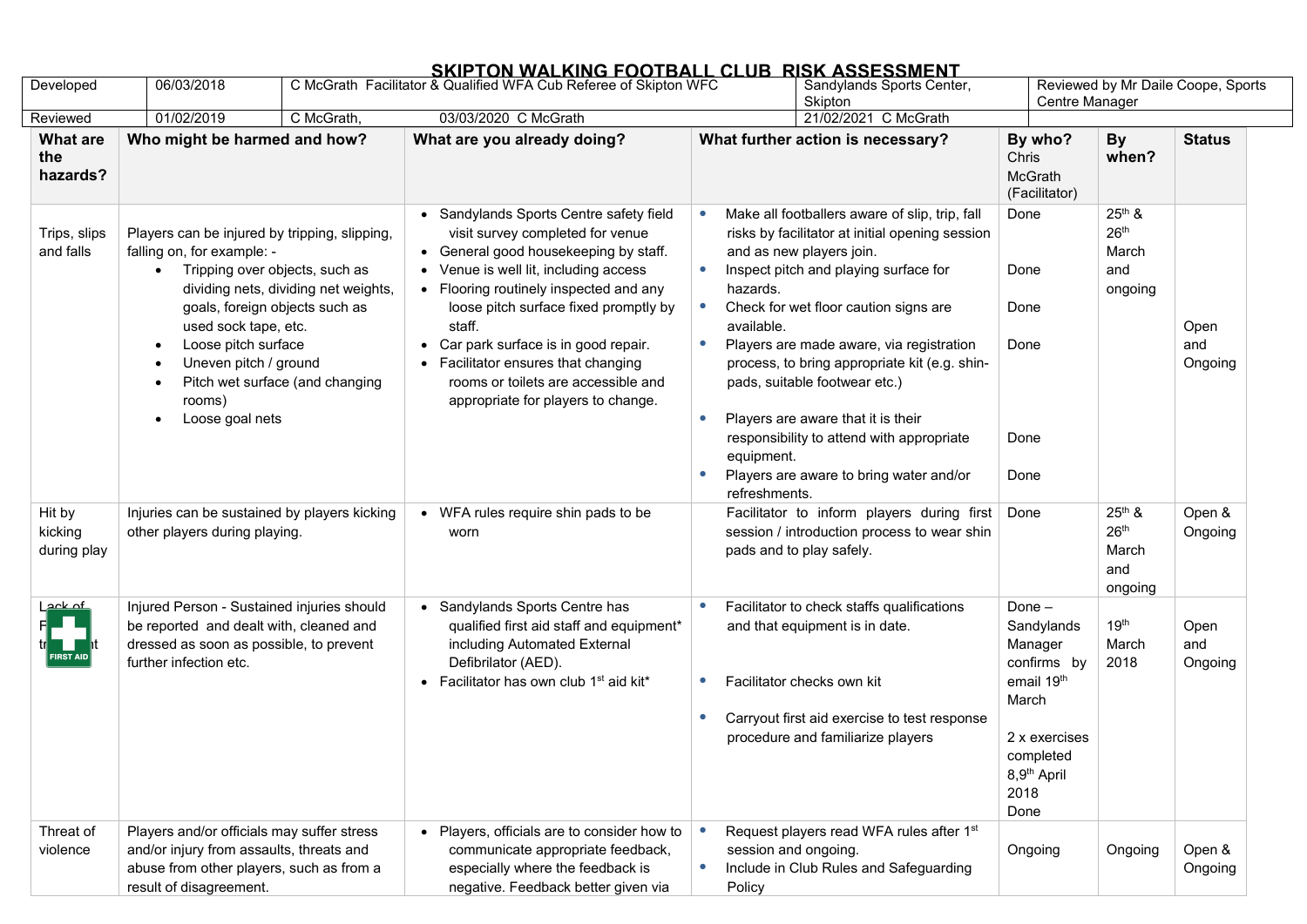## **SKIPTON WALKING FOOTBALL CLUB RISK ASSESSMENT**

| Developed                                                                                                     | 06/03/2018                                                                                                                                                         |  | C McGrath Facilitator & Qualified WFA Cub Referee of Skipton WFC                                                                                                                                                                                                                                                                                                                                     |                                                 | Sandylands Sports Center,<br>Skipton                                                                                                                                                                                                                                       |                                                                           | Reviewed by Mr Daile Coope, Sports<br>Centre Manager |                           |  |
|---------------------------------------------------------------------------------------------------------------|--------------------------------------------------------------------------------------------------------------------------------------------------------------------|--|------------------------------------------------------------------------------------------------------------------------------------------------------------------------------------------------------------------------------------------------------------------------------------------------------------------------------------------------------------------------------------------------------|-------------------------------------------------|----------------------------------------------------------------------------------------------------------------------------------------------------------------------------------------------------------------------------------------------------------------------------|---------------------------------------------------------------------------|------------------------------------------------------|---------------------------|--|
| Reviewed                                                                                                      | 01/02/2019<br>C McGrath,                                                                                                                                           |  | 03/03/2020 C McGrath                                                                                                                                                                                                                                                                                                                                                                                 |                                                 | 21/02/2021 C McGrath                                                                                                                                                                                                                                                       |                                                                           |                                                      |                           |  |
| <b>What are</b><br>the<br>hazards?                                                                            | Who might be harmed and how?                                                                                                                                       |  | What are you already doing?                                                                                                                                                                                                                                                                                                                                                                          | What further action is necessary?               |                                                                                                                                                                                                                                                                            | By who?<br>Chris<br><b>McGrath</b><br>(Facilitator)                       | <b>By</b><br>when?                                   | <b>Status</b>             |  |
|                                                                                                               |                                                                                                                                                                    |  | email or writing, rather than<br>immediately.<br>Facilitator are expected to report all<br>incidents of abuse or confrontation<br>etc to the Walking Football FA.<br>• All incidents are recorded. Incidents<br>are reported to police if necessary.                                                                                                                                                 |                                                 |                                                                                                                                                                                                                                                                            |                                                                           |                                                      |                           |  |
| Fire in<br>Sports<br>Centre                                                                                   | Players, visitors                                                                                                                                                  |  | Sandylands Sports Centre has own fire<br>detection, protection equipment,<br>trained staff and procedures in place                                                                                                                                                                                                                                                                                   | introduction.                                   | Include reporting and response actions for<br>players as part of 1 <sup>st</sup> session admin                                                                                                                                                                             | Ongoing                                                                   | Ongoing                                              | Open &<br>Ongoing         |  |
| Hit / cut by<br>jewelry                                                                                       | Players hands / arms may make contact<br>with other players causing an injury                                                                                      |  | • WFA rules require all exposed<br>jewellery to be removed or covered<br>with tape etc                                                                                                                                                                                                                                                                                                               | $\bullet$<br>$\bullet$<br>Include in club rules | Inform all players during 1 <sup>st</sup> session and<br>also to read the WFA rules.                                                                                                                                                                                       | Ongoing                                                                   | Ongoing                                              | Open &<br>Ongoing         |  |
| Health<br>condition<br>during play<br>i.e. over<br>exhaustion<br>, chest,<br>heart pains<br>and<br>dehydratio | Players may suffer a health condition<br>during cardiovascular exercise.<br>May become over exhausted, chest, heart<br>pains.<br>Dehydration due to lack of fluids |  | • All players to compete Registration<br>and Health declaration forms which<br>inform the club of any pre existing<br>condition, medication.<br>Players will be asked during admin pre<br>warm up session at 1 <sup>st</sup> session<br>1. to inform facilitator of any health<br>conditions.<br>2. bring water bottle to sessions<br>• Facilitator to have first aid kit *and<br>spare water bottle | $\bullet$<br>needed.<br>$\bullet$               | Facilitator to review registration and health<br>declaration forms for familiarization of any<br>pre or existing conditions and obtain<br>advice from health promotions officer if<br>Carryout 2 first aid exercise in April to test<br>response and reporting procedures. | Ongoing<br>exercise<br>08 <sup>th</sup> and 9 <sup>th</sup><br>April 2018 | Ongoing<br>Completed                                 | Open &<br>Ongoing<br>Done |  |
| Hit by ball<br>during play                                                                                    | Potential head and body injury after being<br>hit by a ball (excessive force)                                                                                      |  | • WFA rules require ball should not go<br>above head height<br>• No heading of ball                                                                                                                                                                                                                                                                                                                  | $\bullet$<br>too competitive.                   | Facilitator to remind players that play<br>should be carried out safely and that is<br>more of a fun activity compared with being                                                                                                                                          | Ongoing                                                                   | Ongoing                                              | Open &<br>Ongoing         |  |
| Theft of<br>personal<br>items                                                                                 | Theft of items from changing rooms                                                                                                                                 |  | • No lockers. Changing room door locks<br>and key can be obtained from pitch<br>reception - Facilitator to keep key for<br>duration of session so belongings in<br>changing room are secure.                                                                                                                                                                                                         | $\bullet$<br>hazard.                            | Remind all players during 1 <sup>st</sup> session that<br>changing rooms are locked with key kept<br>by Facilitator if access is required. Players<br>can bring bags to the side of pitch away<br>from playing area so not to cause a trip                                 | Ongoing                                                                   | Ongoing                                              | Open &<br>Ongoing         |  |